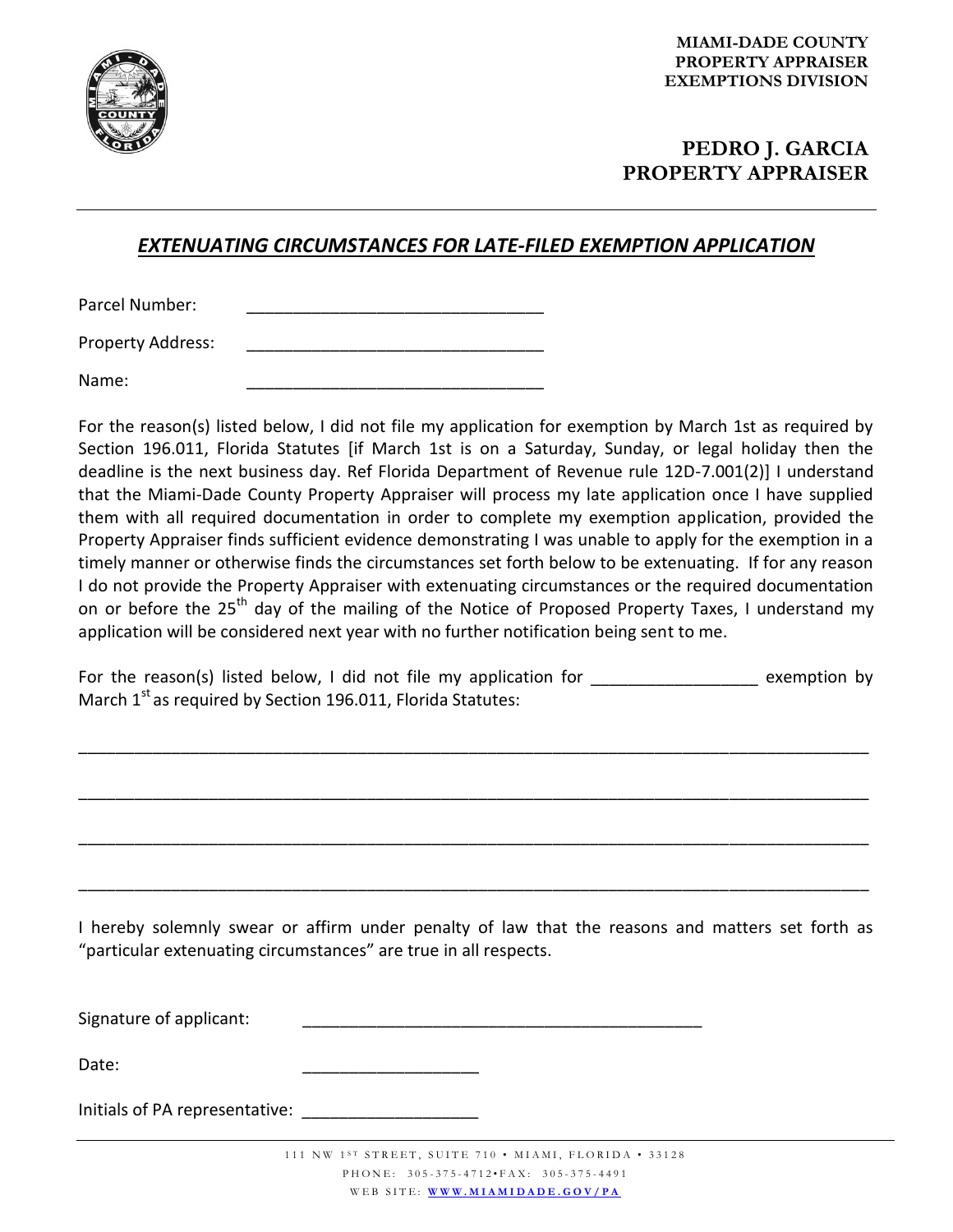

# **ORIGINAL APPLICATION FOR HOMESTEAD AND RELATED TAX EXEMPTIONS**

Permanent Florida residency required on January 1. Application due to property appraiser by March 1.

|                                                                                                              | <b>Tax Year</b><br><b>County Select County</b>                                                                    |                                                             |                      |                                              |                            |
|--------------------------------------------------------------------------------------------------------------|-------------------------------------------------------------------------------------------------------------------|-------------------------------------------------------------|----------------------|----------------------------------------------|----------------------------|
| I am applying for homestead exemption                                                                        |                                                                                                                   |                                                             |                      | <b>New</b><br>Change                         |                            |
| Do you claim residency in another county or state?<br>Applicant?<br>Yes<br>No<br>$Co$ -applicant? $\Box$ Yes |                                                                                                                   |                                                             | No                   |                                              |                            |
|                                                                                                              |                                                                                                                   | <b>Applicant</b>                                            |                      |                                              | <b>Co-applicant/Spouse</b> |
| Name                                                                                                         |                                                                                                                   |                                                             |                      |                                              |                            |
| *Social Security #                                                                                           |                                                                                                                   |                                                             |                      |                                              |                            |
| Immigration #                                                                                                |                                                                                                                   |                                                             |                      |                                              |                            |
| Date of birth                                                                                                |                                                                                                                   |                                                             |                      |                                              |                            |
| % of ownership                                                                                               |                                                                                                                   |                                                             |                      |                                              |                            |
| Date of permanent<br>residency                                                                               |                                                                                                                   |                                                             |                      |                                              |                            |
| <b>Marital status</b>                                                                                        | Single                                                                                                            | Married<br>Divorced                                         | Widowed              |                                              |                            |
| Homestead address<br>Mailing address, if different                                                           |                                                                                                                   |                                                             |                      |                                              |                            |
| Parcel identification number or legal description                                                            |                                                                                                                   |                                                             |                      | <b>Applicant Phone</b><br>Co-applicant Phone |                            |
| Type of deed $\_$                                                                                            |                                                                                                                   |                                                             |                      | Date of deed                                 |                            |
| Recorded:<br><b>Book</b>                                                                                     | Page_                                                                                                             | Date                                                        | or Instrument number |                                              |                            |
|                                                                                                              |                                                                                                                   | Did any applicant receive or file for exemptions last year? | Yes                  | No                                           |                            |
| Previous address:                                                                                            |                                                                                                                   |                                                             |                      |                                              |                            |
|                                                                                                              | Please provide as much information as possible. Your county property appraiser will make the final determination. |                                                             |                      |                                              |                            |
|                                                                                                              |                                                                                                                   |                                                             |                      |                                              |                            |
| <b>Proof of Residence</b>                                                                                    |                                                                                                                   | <b>Applicant</b>                                            |                      |                                              | <b>Co-applicant/Spouse</b> |
| Previous residency outside Florida<br>and date terminated                                                    |                                                                                                                   |                                                             | date                 |                                              | date                       |
| FL driver license or ID card number                                                                          |                                                                                                                   |                                                             | date                 |                                              | date                       |
| Evidence of relinquishing driver<br>license from other state                                                 |                                                                                                                   |                                                             |                      |                                              |                            |
| Florida vehicle tag number                                                                                   |                                                                                                                   |                                                             |                      |                                              |                            |
| Florida voter registration number (if                                                                        |                                                                                                                   |                                                             | date                 |                                              | date                       |
| US citizen)<br>Declaration of domicile, enter date                                                           |                                                                                                                   |                                                             | date                 |                                              | date                       |
| Current employer                                                                                             |                                                                                                                   |                                                             |                      |                                              |                            |
| Address on your last IRS return                                                                              |                                                                                                                   |                                                             |                      |                                              |                            |
| School location of dependent children                                                                        |                                                                                                                   |                                                             |                      |                                              |                            |
| Bank statement and checking<br>account mailing address                                                       |                                                                                                                   |                                                             |                      |                                              |                            |
| Proof of payment of utilities at<br>homestead address                                                        |                                                                                                                   | $\Box$ No<br>$\Box$ Yes                                     |                      | $\Box$ Yes                                   | $\square$ No               |

\*Disclosure of your social security number is mandatory. It is required by section 196.011(1)(b), Florida Statutes. The social security number will be used to verify taxpayer identity and homestead exemption information submitted to property appraisers.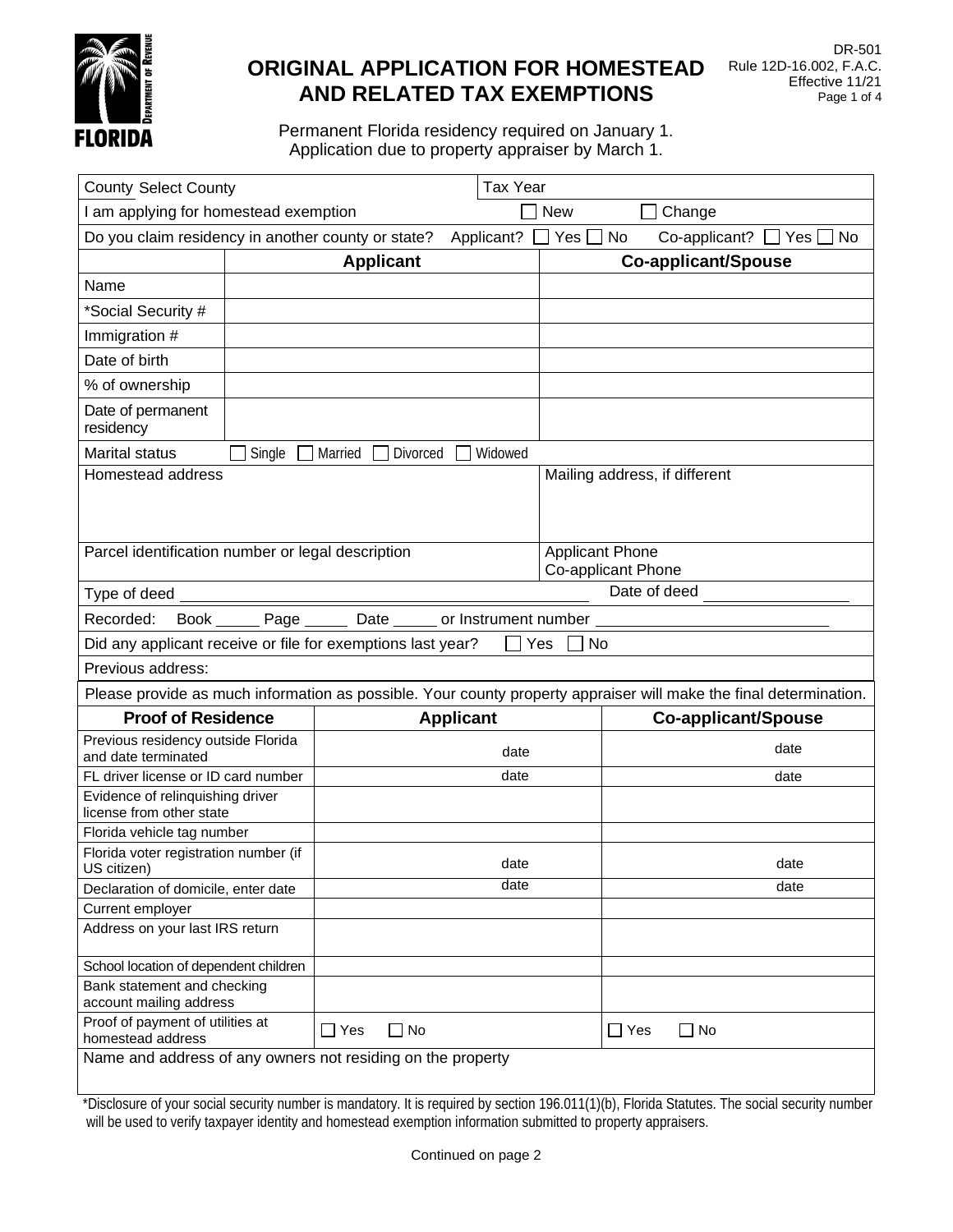| In addition to homestead exemption, I am applying for the following benefits.<br>See page 3 for qualification and required documents.                                                                                                                                                                                                                                                                                          |
|--------------------------------------------------------------------------------------------------------------------------------------------------------------------------------------------------------------------------------------------------------------------------------------------------------------------------------------------------------------------------------------------------------------------------------|
| By local ordinance only:                                                                                                                                                                                                                                                                                                                                                                                                       |
| Age 65 and older with limited income (amount determined by ordinance)                                                                                                                                                                                                                                                                                                                                                          |
| Age 65 and older with limited income and permanent residency for 25 years or more                                                                                                                                                                                                                                                                                                                                              |
| $\Box$ \$500 blind<br>\$500 totally and permanently disabled<br>\$500 widowed                                                                                                                                                                                                                                                                                                                                                  |
| Total and permanent disability - quadriplegic                                                                                                                                                                                                                                                                                                                                                                                  |
| Certain total and permanent disabilities - limited income and hemiplegic, paraplegic, wheelchair<br>required, or legally blind                                                                                                                                                                                                                                                                                                 |
| First responder totally and permanently disabled in the line of duty or surviving spouse                                                                                                                                                                                                                                                                                                                                       |
| Surviving spouse of first responder who died in the line of duty                                                                                                                                                                                                                                                                                                                                                               |
| Disabled veteran discount, 65 or older which carries over to the surviving spouse                                                                                                                                                                                                                                                                                                                                              |
| Veteran disabled 10% or more                                                                                                                                                                                                                                                                                                                                                                                                   |
| Disabled veteran confined to wheelchair, service-connected                                                                                                                                                                                                                                                                                                                                                                     |
| Service-connected totally and permanently disabled veteran or veteran's surviving spouse. Applicants<br>for this exemption may qualify for a prorated refund of previous year's taxes if in the previous year they<br>acquired this parcel between January 1 and November 1 and received the same exemption on another<br>parcel. Enter previous parcel information. Parcel number ______________________ County Select County |
| Surviving spouse of veteran who died while on active duty. Applicants for this exemption may qualify for<br>a prorated refund of previous year's taxes if in the previous year they acquired this parcel between<br>January 1 and November 1 and received the same exemption on another parcel. Enter previous parcel<br>information. Parcel number ________________________________ County Select County                      |
| Other, specify:                                                                                                                                                                                                                                                                                                                                                                                                                |

I authorize this agency to obtain information to determine my eligibility for the exemptions applied for. I qualify for these exemptions under Florida Statutes. I own the property above and it is my permanent residence or the permanent residence of my legal or natural dependent(s). (See s. 196.031, Florida Statutes.)

I understand that under section 196.131(2), F.S., any person who knowingly and willfully gives false information to claim homestead exemption is guilty of a misdemeanor of the first degree, punishable by imprisonment up to one year, a fine up to \$5,000, or both.

I have read, or have had someone read to me, the contents of this form.

I certify all information on this form and any attachments are true, correct, and in effect on January 1 of this year.

| Signature,<br>applicant | Date | co-applicant<br>Signature, | Date |
|-------------------------|------|----------------------------|------|

Contact your local property appraiser if you have questions about your exemption.

*File the signed application for exemption with the county property appraiser.*

| Signature.<br>appraiser or <b>a</b><br>property <i>f</i><br><sup>.</sup> deputv | Date | ≘ntered b∨ | Date |
|---------------------------------------------------------------------------------|------|------------|------|

### **Penalties**

The property appraiser has a duty to put a tax lien on your property if you received a homestead exemption during the past 10 years that you were not entitled to. The property appraiser will notify you that taxes with penalties and interest are due. You will have 30 days to pay before a lien is recorded. If this was not an error by the property appraiser, you will be subject to a penalty of 50 percent of the unpaid taxes and 15 percent interest each year (see s. 196.011(9)(a), F.S.). For special requirements for estates probated or administered outside Florida, see s. 196.161(1), F.S.

The information in this application will be given to the Department of Revenue. Under s. 196.121, F.S., the Department and property appraisers can give this information to any state where the applicant has resided. Social security numbers will remain confidential under s.193.114(5), F.S.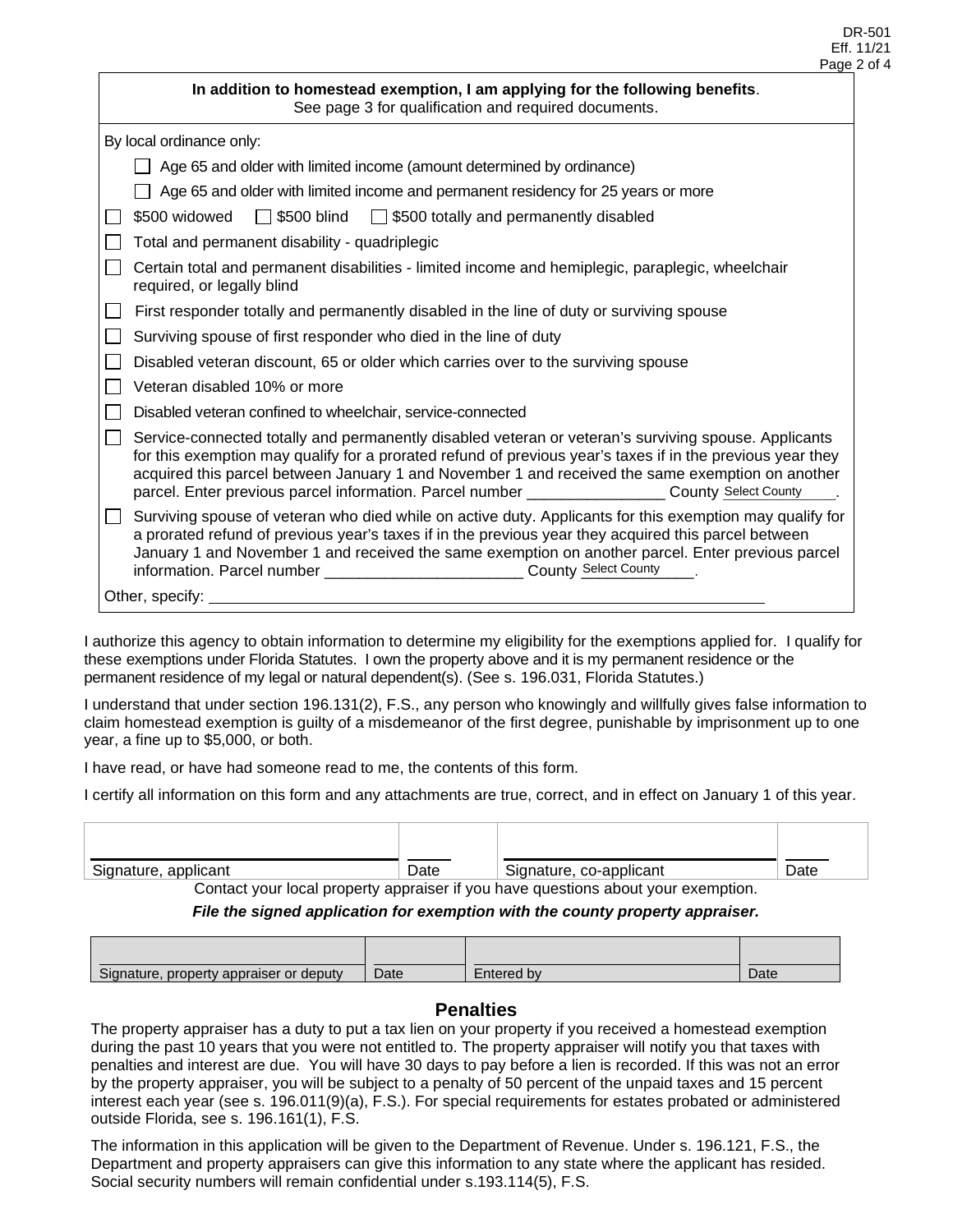## **EXEMPTION AND DISCOUNT REQUIREMENTS**

**Homestead** Every person who owns real property in Florida on January 1, makes the property his or her permanent residence or the permanent residence of a legal or natural dependent, and files an application may receive a property tax exemption up to \$50,000. The first \$25,000 applies to all property taxes. The added \$25,000 applies to assessed value over \$50,000 and only to non-school taxes.

Your local property appraiser will determine whether you are eligible. The appraiser may consider information such as the items requested on the bottom of page 1.

**Save our Homes (SOH)** Beginning the year after you receive homestead exemption, the assessment on your home cannot increase by more than the lesser of the change in the Consumer Price Index or 3 percent each year, no matter how much the just value increases. If you have moved from one Florida homestead to another within the last three years, you may be eligible to take some of your SOH savings with you. See your property appraiser for more information.

#### **This page does not contain all the requirements that determine your eligibility for an exemption. Consult your local property appraiser and Chapter 196, Florida Statutes, for details.**

| Added Benefits Available for Qualified Homestead Properties                                                     |                                     |                                                                                                    |                                                                                                                                                                     |                |
|-----------------------------------------------------------------------------------------------------------------|-------------------------------------|----------------------------------------------------------------------------------------------------|---------------------------------------------------------------------------------------------------------------------------------------------------------------------|----------------|
|                                                                                                                 | Amount                              | Qualifications                                                                                     | <b>Forms and Documents*</b>                                                                                                                                         | <b>Statute</b> |
| <b>Exemptions</b>                                                                                               |                                     |                                                                                                    |                                                                                                                                                                     |                |
|                                                                                                                 | Determined by<br>local ordinance    | Local ordinance, limited<br>income                                                                 | Proof of age<br>DR-501SC, household income                                                                                                                          |                |
| Local option, age 65 and older                                                                                  | The amount of the<br>assessed value | Local ordinance, just value<br>under \$250,000, permanent<br>residency for 25 years or<br>more.    | DR-501SC, household income                                                                                                                                          | 196.075        |
| Widowed                                                                                                         | \$500                               |                                                                                                    | Death certificate of spouse                                                                                                                                         | 196.202        |
| <b>Blind</b>                                                                                                    | \$500                               |                                                                                                    | Florida physician, DVA*, or SSA**                                                                                                                                   | 196.202        |
| <b>Totally and Permanently Disabled</b>                                                                         | \$500                               | Disabled                                                                                           | Florida physician, DVA*, or SSA**                                                                                                                                   | 196.202        |
|                                                                                                                 | All taxes                           | Quadriplegic                                                                                       | 2 Florida physicians or DVA*                                                                                                                                        | 196.101        |
|                                                                                                                 | All taxes                           | Hemiplegic, paraplegic,<br>wheelchair required for<br>mobility, or legally blind<br>Limited income | DR-416, DR-416B, or<br>letters from 2 FL physicians<br>(For the legally blind, one can be an<br>optometrist.)<br>Letter from DVA*, and<br>DR-501A, household income | 196.101        |
| <b>Veterans and First Responders Exemptions and Discount</b>                                                    |                                     |                                                                                                    |                                                                                                                                                                     |                |
| Disabled veteran discount, age 65<br>and older which carries over to the<br>surviving spouse                    | % of disability                     | Combat-related disability                                                                          | Proof of age, DR-501DV<br>Proof of disability, DVA*, or<br>US government                                                                                            | 196.082        |
| Veteran, disabled 10% or more<br>by misfortune or during wartime<br>service                                     | Up to \$5,000                       | Veteran or surviving spouse                                                                        | Proof of disability, DVA*, or<br>US government                                                                                                                      | 196.24         |
| Veteran confined to wheelchair,<br>service-connected, totally disabled                                          | All taxes                           | Veteran or surviving spouse                                                                        | Proof of disability, DVA*, or<br>US government                                                                                                                      | 196.091        |
| Service-connected, totally and<br>permanently disabled veteran or<br>surviving spouse                           | All taxes                           | Veteran or surviving spouse                                                                        | Proof of disability, DVA*, or<br>US government                                                                                                                      | 196.081        |
| Surviving spouse of veteran who<br>died while on active duty                                                    | All taxes                           | Surviving spouse                                                                                   | Letter attesting to the veteran's<br>death while on active duty                                                                                                     | 196.081        |
| First responder totally and<br>permanently disabled in the line<br>of duty or surviving spouse                  | All Taxes                           | First responder or surviving<br>spouse                                                             | Proof of Disability, employer<br>certificate, physician's certificate<br>and SSA** (or additional physician<br>certificate)                                         | 196.102        |
| Surviving spouse of first<br>responder who died in the line of<br>duty                                          | All taxes                           | Surviving spouse                                                                                   | Letter attesting to the first<br>responder's death in the line of duty                                                                                              | 196.081        |
| *DVA is the US Department of Veterans Affairs or its predecessor. ** SSA is the Social Security Administration. |                                     |                                                                                                    |                                                                                                                                                                     |                |